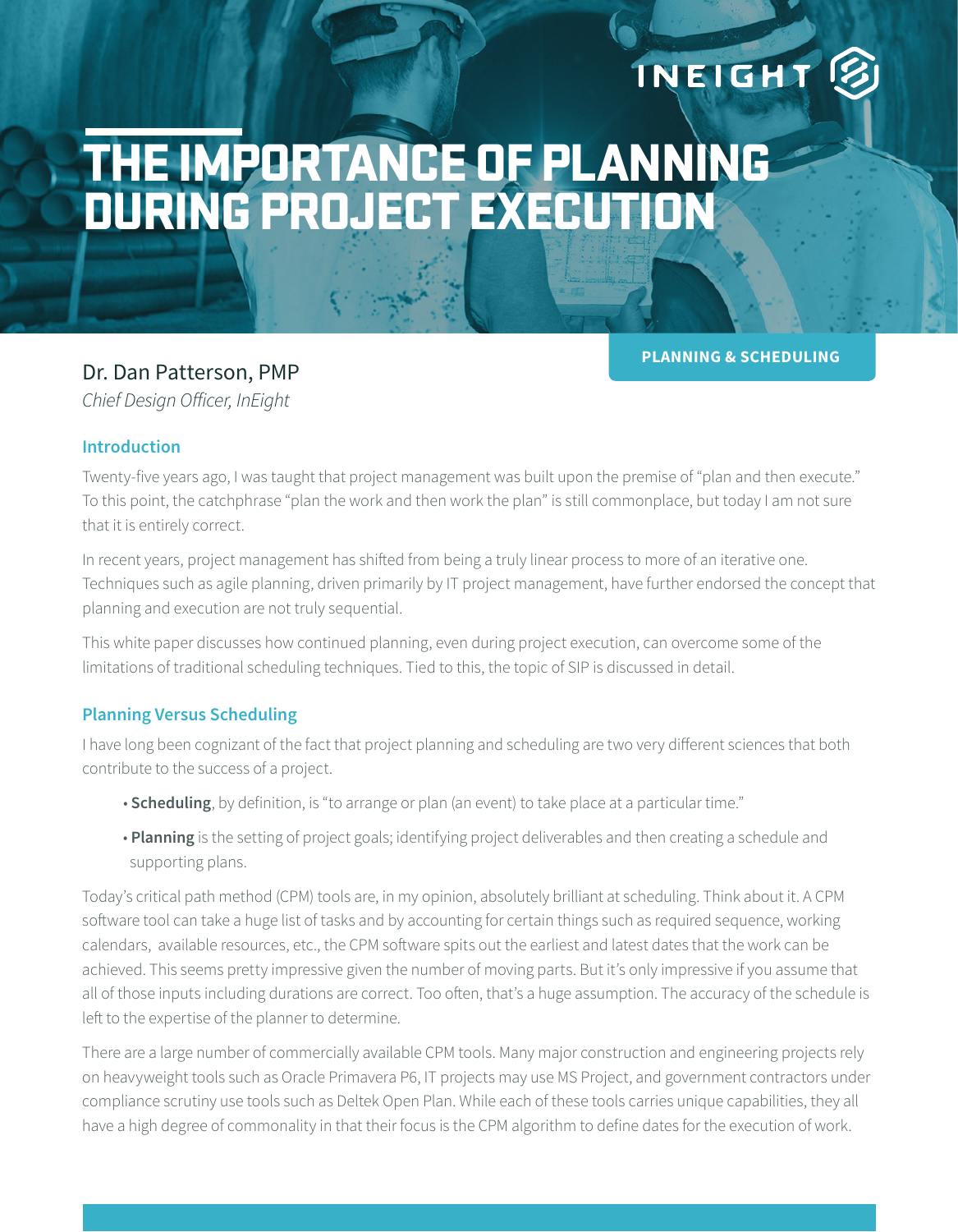



As we illustrated above though, the science of planning is more than just scheduling. It includes answering the following questions:

- What are we building?
- What is the scope?
- What are the requirements?
- What is our budget?
- Why do we believe the effort is what we estimate it to be?

Once we have determined these requirements and objectives, we can then turn our planning thought process to how are we actually going to execute the work required to achieve these goals. Not only that, but when it comes down to actually being out in the field and executing the work, the likes of CPM and Gantt charts are rarely used. Instead, things like task lists and job cards are used to manage very short-term lookaheads (down to the day or even shift).

So instead of thinking of project planning as just planning, consider it as three separate steps:

- Pre-planning the development of top-down, **deliverable-based** high-level plans
- Planning the detailed sequencing of **work** using CPM
- SIP the **steps** we need to carry out on a daily basis

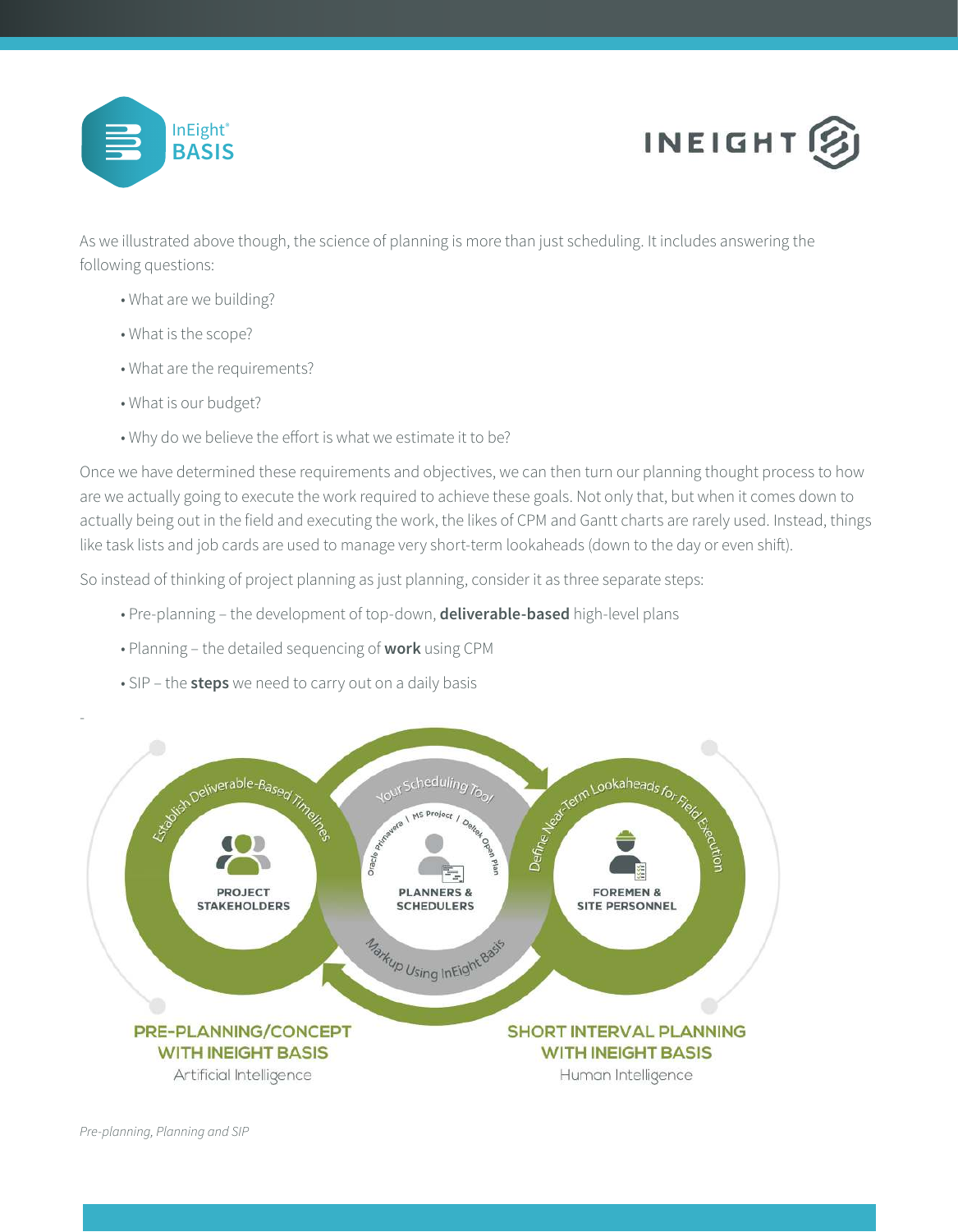



### **Pre-planning**

I have written several articles recently on the concept of pre-planning. In a nutshell, pre-planning is all about defining what it is we are building rather than how we are going to build it. It is the identification of deliverables and associated quantities of such, and then sketching out what we believe to be realistic timescales that will satisfy project stakeholders.

Benchmarking these timelines against standards or historical projects then gives us something to use to judge the realism of our big-picture forecast. It justifies and validates our estimated values.

InEight Basis was developed to assist with this pre-planning exercise. The sketching out of deliverables and having the InEight Basis AI engine make suggestions on duration and cost are huge time-savers. This also ensures that project scope is properly identified and accounted for across the entire plan. The result is a framework that you can then start to build your detailed schedule.



Top-Down Deliverable-Based Planning

### **Planning**

Once your pre-plan has been established, you then move onto determining detailed dates for your plan using CPM to develop your schedule. As mentioned, CPM is a complex algorithm when accounting for all of the nuances that may arise, but the net result is quite simple. For each identified activity, a range of start and end dates are established (falling in between what are known as early and late dates). Execute each activity within these date ranges, and your project will finish on time. Mathematically brilliant yet also a work of art!

During this schedule development phase, InEight Basis helps the process by enabling the planner to capture team member opinion through a markup review cycle. This validates what has been established in the CPM schedule.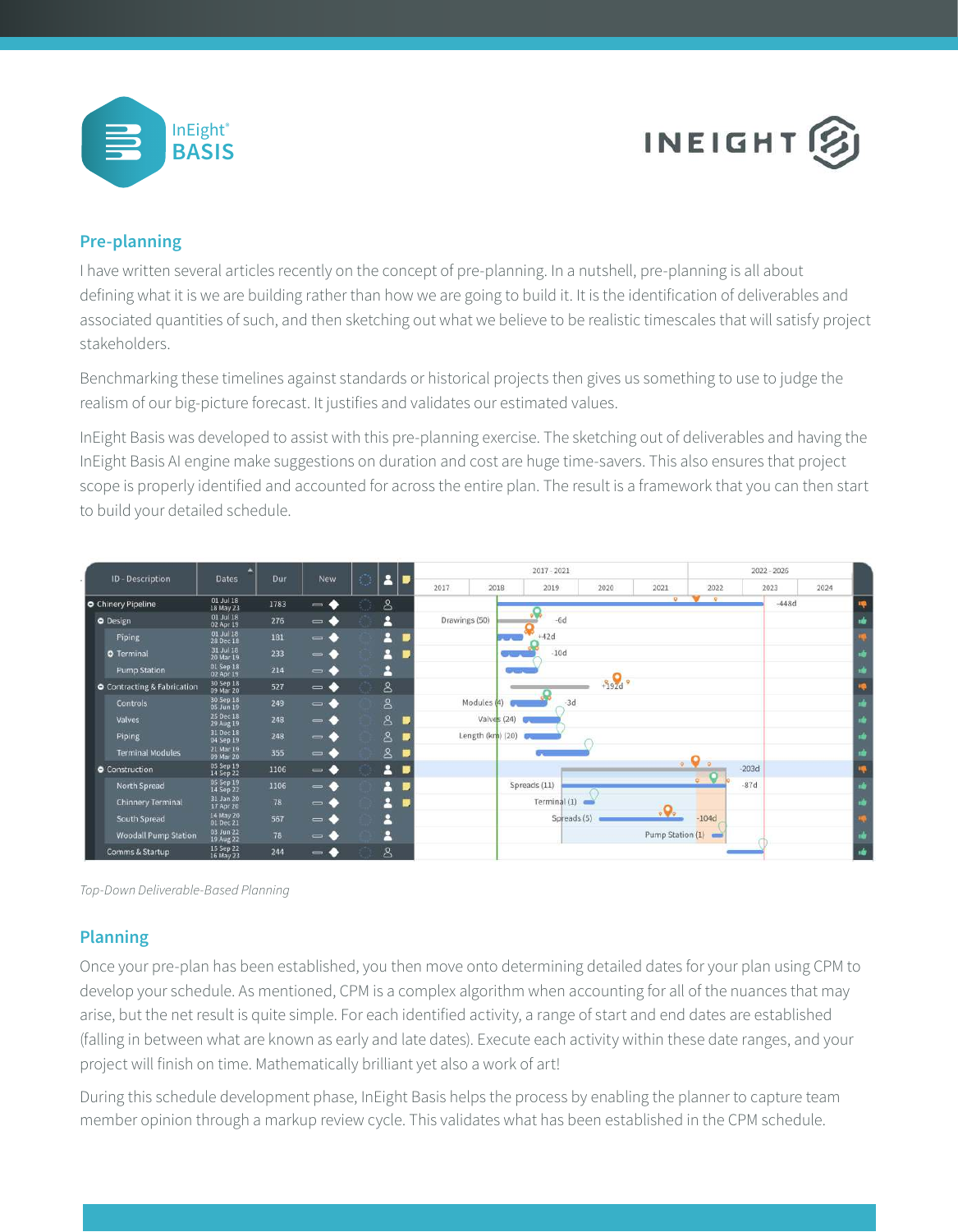



| ID - Description          |                        | Dur                        |                 | $\triangle$ End | $2017 - 2021$ |      |      |                          |                 | $2022 - 2026$ |      |      |                 |                 |                 |           |           |              |        |        |
|---------------------------|------------------------|----------------------------|-----------------|-----------------|---------------|------|------|--------------------------|-----------------|---------------|------|------|-----------------|-----------------|-----------------|-----------|-----------|--------------|--------|--------|
|                           | Dates                  |                            | $\triangle$ Dur |                 | 2017          | 2018 | 2019 | 2020                     | 2021            | 2022          | 2023 | 2024 | $-50%$          | $-25%$          | $-10%$          | OK        | $+10%$    | $+25%$       | $+50%$ |        |
| <b>O</b> Chinery Pipeline | 01 Jul 18<br>21 Feb 23 | 1697                       |                 |                 |               |      |      |                          |                 |               |      |      | 50              | 25              | 10              | OK        | 10        | 25           | 50     | D.     |
| <b>O</b> Construction     | 05 Sep 19<br>20 Jun 22 | 1020<br>[826]              |                 |                 |               |      |      |                          |                 |               |      |      | 50              | 25              | 10              | ٠         | 10        | 25           | 50     | IJ     |
| O North Spread            | 05 Sep 19<br>20 Jun 22 | 1020<br>[473]              |                 |                 |               |      |      |                          |                 |               |      |      | 50              | $25 -$          | 10 <sub>1</sub> | OK        | 10        | $-25 -$      | $-50$  | Ū      |
| NS <sub>1</sub>           | 05 Sep 19<br>25 Oct 19 | 37<br>(37)                 | $\Omega$        | 0               |               |      |      |                          |                 |               |      |      | 50              | 25              | 10              | OK        | 10        | 25           |        | D      |
| NS2                       | 28 Oct 19<br>10 Dec 19 | 32<br>1321                 | $\sigma$        | $\alpha$        |               |      |      |                          |                 |               |      |      | 50              | 25              | 10              | OK        | 10        | 28           |        | ŋ.     |
| NS3                       | 11 Dec 19<br>30 Jan 20 | 37<br>(37)                 | $\overline{0}$  | 0               |               |      |      |                          |                 |               |      |      | 50              | 25 <sub>1</sub> | 10              | OK        | 10        | 25           | 50     | D.     |
| <b>NS4</b>                | 31 Jan 20<br>23 Mar 20 | 37<br>(37)                 | $\alpha$        | $\overline{0}$  |               |      |      |                          |                 |               |      |      | 50              | 25 <sub>1</sub> | 10              | OK        | 10        | 25           |        | B.     |
| <b>NS5</b>                | 24 Mar 20<br>27 May 20 | 47<br>[37]                 | $+10$           | $+14$           |               |      |      |                          |                 |               |      |      | 50              | 25              | 10              | OK        | 10        | $\mathbf{a}$ |        | 7      |
| NS <sub>6</sub>           | 28 May 20<br>17 Jul 20 | 37.<br>[37]                | $\alpha$        | $+14$           |               |      |      |                          |                 |               |      |      | 50              | 25              | 10              | OK        | 10        | 25           |        | $\Box$ |
| NS7                       | 20 Jul 20<br>02 Sep 20 | 33<br>[37]                 | $-4$            | $+8$            |               |      |      |                          |                 |               |      |      | 50              | 25.             | ⋒               | <b>DK</b> | 10        | 25           |        | D      |
| <b>NS8</b>                | 03 Sep 20<br>23 Oct 20 | 37.<br>(37)                | $\mathbf{0}$    | $+8$            |               |      |      |                          |                 |               |      |      | 50              | 25.             | 10              | OK        | 10        | 25           |        | n.     |
| <b>NS9</b>                | 26 Oct 20<br>29 Dec 20 | 47.<br>(37)                | $+10$           | $+22$           |               |      |      |                          |                 |               |      |      | 50              | 25              | 10              | OK        | 10        | $\mathbf{a}$ |        | п      |
| <b>Royston Crossing</b>   | 30 Dec 20<br>09 Feb 22 | 291<br>[388]               | $-97$           | $-112$          |               |      |      |                          |                 |               |      |      | 50              | ۵               | 10              | <b>OK</b> | 10        | 25           |        | D      |
| <b>NS10</b>               | 10 Feb 22<br>28 Apr 22 | 56<br>(37)                 | $+19$           | $-88$           |               |      |      |                          |                 | 81            |      |      | 50              | 75              | 10              | OK        | 10        | 25           | ⋒      | D      |
| <b>NS11</b>               | 29 Apr 22<br>20 Jun 22 | 37<br>(37)                 | $\alpha$        | $-86$           |               |      |      |                          |                 |               |      |      | 50              | 25              | 10              | OK        | 10        | 25           |        | D      |
| <b>O</b> South Spread     | 28 May 20<br>01 Feb 22 | 615<br>[567]               |                 |                 |               |      |      |                          | <b>Commence</b> |               |      |      | 58              | $25 -$          | 10 <sub>1</sub> | OK        | n         | 25           | 50     | D      |
| <b>Chinnery Terminal</b>  | 19 Aug 20<br>02 Dec 20 | 106<br>[254]               |                 |                 |               |      |      | $\blacksquare$           |                 |               |      |      | 50 <sup>2</sup> | 25.             | 10 <sub>1</sub> | OK.       | $-10$     | n            | -50    | ۵      |
| <b>Site Prep</b>          | 19 Aug 20<br>04 Sep 20 | 13<br>$[11]$               | $+2$            | $+203$          |               |      |      | <b>Contract Contract</b> |                 |               |      |      | 50              | 25 <sub>1</sub> | 10              | OK        | $\bullet$ | $-25$        | 50     | D      |
| Foundations               | 07 Sep 20<br>16 Sep 20 | 8<br>[6]                   | $+2$            | $+205$          |               |      |      |                          |                 |               |      |      | 50              | 25              | 10              | <b>OK</b> | $-1.0$    | 25           | 50     | D      |
| <b>Steel Structure</b>    | 17 Sep 20<br>1.603430  | 20 <sub>1</sub><br>Ekin't. | $+A$            | $+211$          |               |      |      |                          |                 |               |      |      | SO.             | 25 <sub>1</sub> | 10              | <b>OK</b> | $10 -$    | 25           |        | $\Box$ |

Capturing Team Member Feedback Using Markup

CPM-based plans are highly effective for establishing dates for both simple and incredibly complex projects. However, in both cases, they rely very heavily on the planner being able to accurately articulate what is known as precedence logic. For example, you can't physically build the roof before you've built the walls, and you can't build the walls before you've built the foundations. While this is adequate for long-term planning, when it comes down to say daily planning, precedence logic starts to fall away in terms of relevance. Within any given shift or work day, the exact order in which tasks are carried out can change without impacting the overall plan. In fact, re-sequencing work can often cut down on labor inefficiencies, unnecessary moving of materials, as well as overcoming unforeseen delays from other work fronts - hence the need for SIP.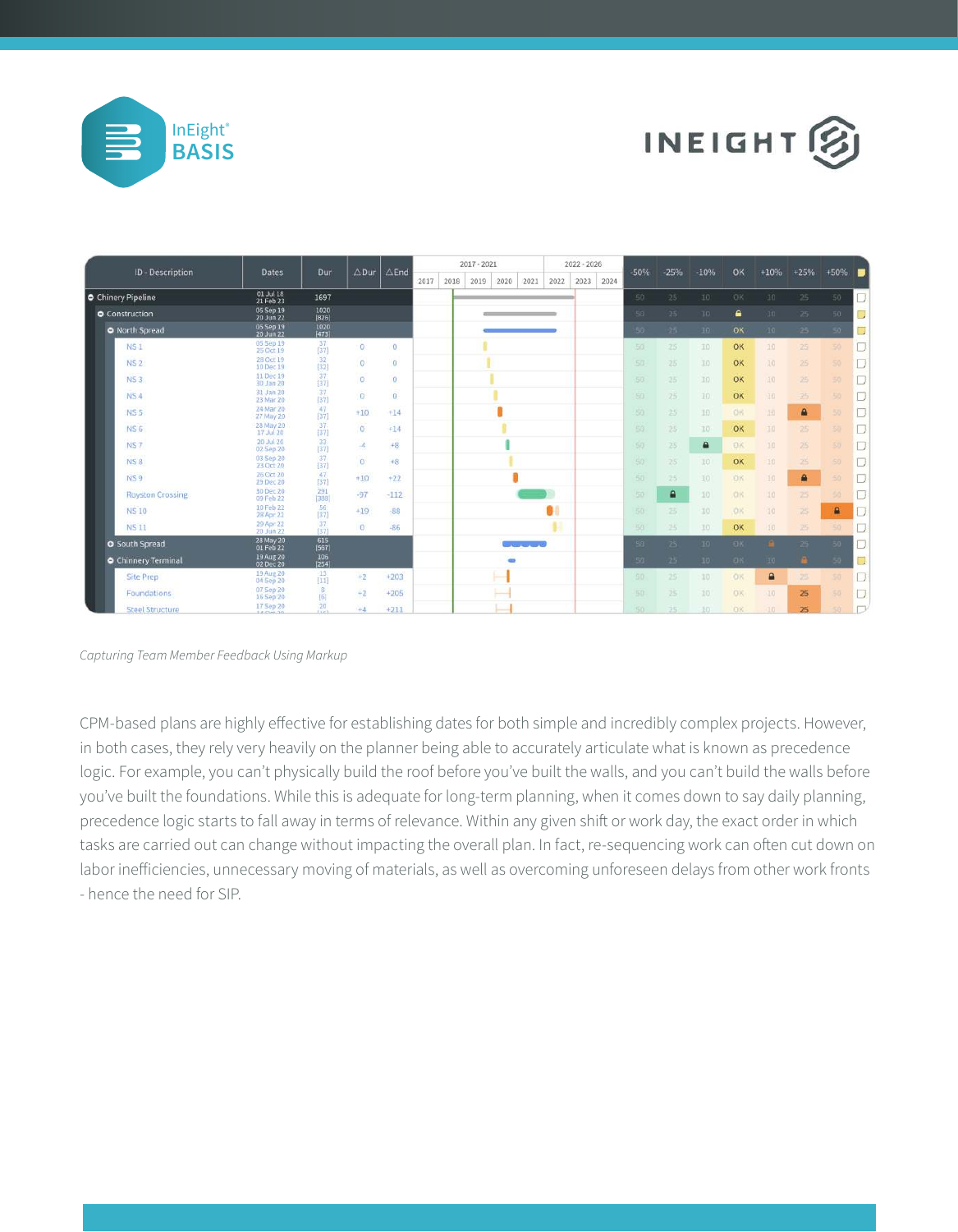



## **Short Interval Planning**

SIP is a means for those actually executing the work on site to have a bought-in plan of attack for the work they are being asked to carry out. A SIP is typically no longer than a three-week lookahead. A SIP may include work that is included in the CPM schedule, but it may also detail work that may not otherwise be identified in the schedule. For example, supporting work such as moving scaffolding or bringing materials from a lay-down yard may require extensive time, but wouldn't typically be identified even in a highly-detailed 20,000-activity CPM plan.

A SIP can take several forms. It can be as simple as a list of tasks broken out into hours or shifts that a foreman may use to communicate to a construction worker what is required. It can be a more formal matrix-type plan that shows not only the short-term tasks required, but which crews, resources, and materials will be required. It can also be as involved as a Gantt-chart style schedule reflecting logic and working time.

In all cases, a SIP is used to communicate what needs to be done, and it also provides a means for project executioners to track their progress.

One of the compelling aspects of SIP is the fact that it enables a very dynamic approach to short-term planning. Modifications to project scope usually require a formal change order process. Changes to a CPM schedule typically require a schedule update and perhaps even a re-baseline. Both of these are major efforts and don't happen all that frequently. However, changes to the daily plan of work occur very often (daily in fact!) and so having the flexibility to manage these daily fluctuations allows us to maintain the overall agreed upon plan, yet accommodate the fluid nature of on-site execution.

From a software perspective, we have embraced this approach and incorporated it into InEight Basis. InEight Basis is the perfect tool for field executioners to manage their short-term plans while remaining in harmony and in sync with the project planner who's building and maintaining their overall plan in a CPM tool. In fact, through planning delegation in InEight Basis, a planner can let, for example, multiple foremen concurrently plan their respective threeweek lookaheads while still maintaining linkage back to the overall plan. The planner gets to see how the very detailed, short-term SIPs align with their overarching plan, while the foremen get to plan using their inherent site knowledge without feeling artificially constrained by the complexities of having to do CPM planning. It's a win-win for all, and the SIP provides a natural feedback loop back to the planner in regard to field-execution progress.

#### **When to Plan**

So, it's really OK to plan before the planning phase as well as execution. It's how humans think. It's just not necessarily how the software tools to date have allowed us to plan. That needs to change.

By thinking about pre-planning even before we build out a schedule, we are ensuring that we properly identify what we are building, as well as setting realistic expectations and goals. InEight Basis provides your team the opportunity to establish this agreed upon plan as well as validate it against historical achievements.